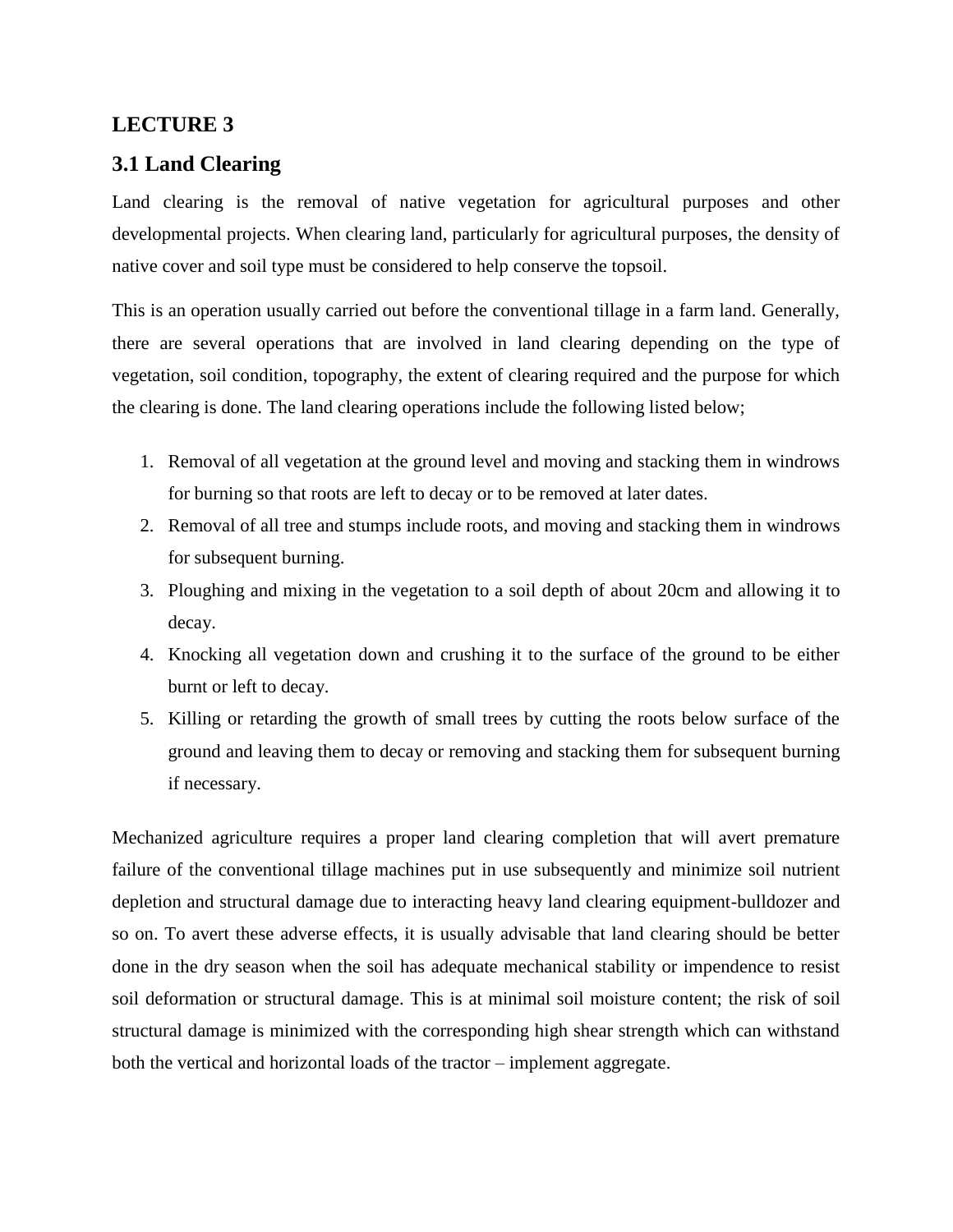Total removal of vegetation is required for land clearing done for highway, dam construction and as well as building site for poultry. In these particular requirements, the need to preserve the top soil (that houses the essential nutrient) and avert the soil structural damage is inconsequential unlike in mechanized agriculture. The following factors among others, affect the rate of clearing;

- 1. Rainfall
- 2. Topography
- 3. Equipment used
- 4. Skill of equipment operators
- 5. The end use of the land being cleared
- 6. Sizes and kinds of trees
- 7. Density of vegetation
- 8. Soil condition

The aforementioned factors listed above determine the various capacities of equipment used for land clearing for farm operations.

Bush clearing for crop production referred to as agricultural bush clearing is different from bush clearing for other purposes. This is because, whereas the cardinal objective in clearing for other purposes is not only the removal of all bush, rubbish, debris and other objectionable materials, the top soil is also removed and may be replaced with sub soil (lateriting) and where necessary compacted or stabilized depending on the type of project. In agricultural bush clearing, the top soil must be preserved. The top soil contains nutrients needed by crops for optimum performance Agricultural bush clearing is therefore defined as the process of scientific removal and disposal of existing material, vegetation, rubbish and other obstructions from the land by manual, mechanical and chemical means for agricultural food production.

Agricultural bush clearing operation is effective only when all the unwanted vegetation including all roots and stumps are removed with minimum disturbance to the top soil. This is done to a maximum depth of 20 cm.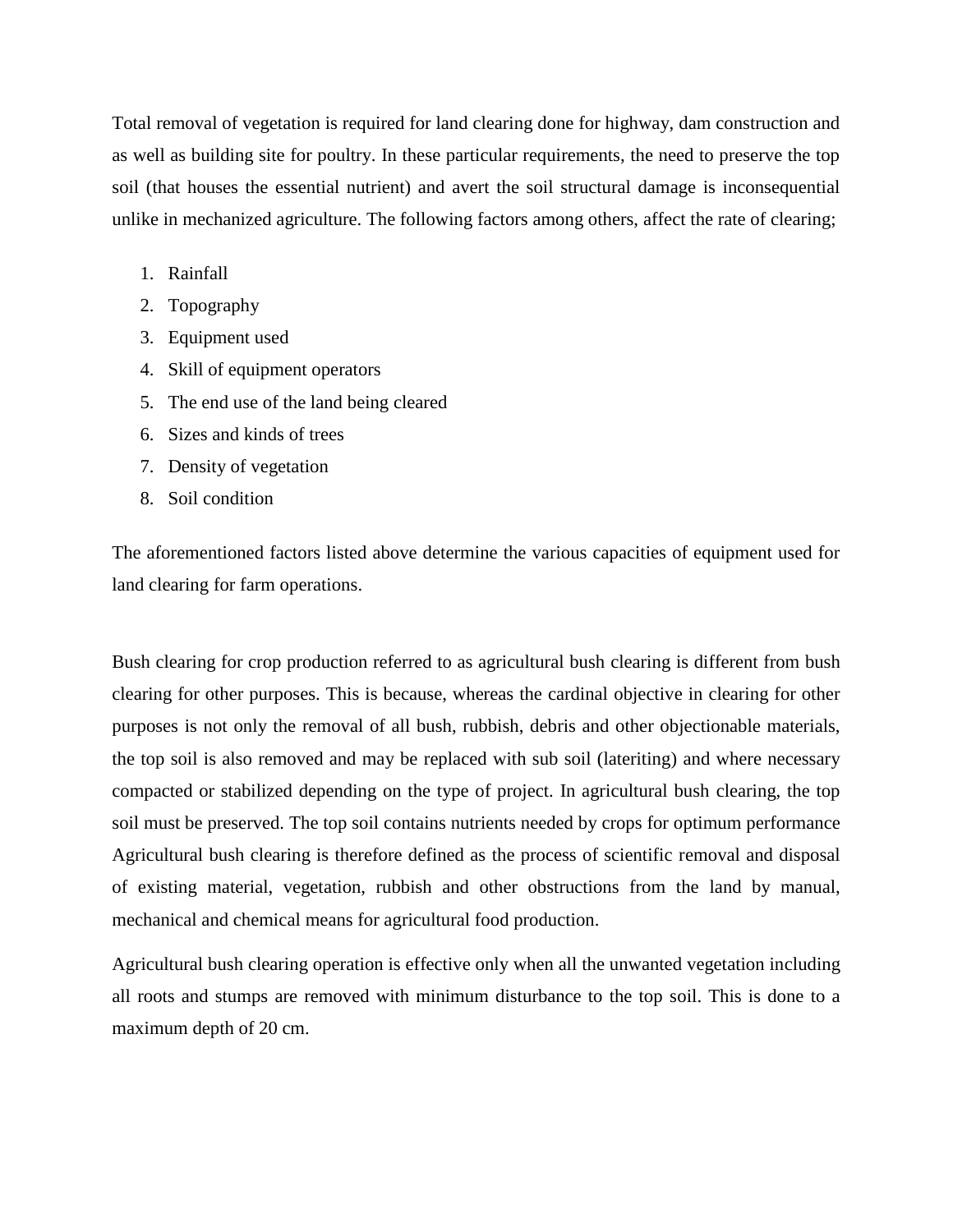## **3.2 Objectives of Land Clearing**

The basic objectives of agricultural bush clearing and land development are to remove unwanted materials from the land and to increase the size of land to be cultivated. Unwanted materials include trees, boulders, stumps and tree trunks. These materials cause obstructions to smooth operations of the tractor during subsequent tillage and other operations on the land. Tall trees also prevent rain and sunlight from getting to the soil by shielding. The area to be cultivated could be limited by presence of unwanted vegetation and undulating terrain, and stumps which could be easier removed using mechanical means.

Bush clearing in general increases erosion and sedimentation of waterways and reduces water quality. Also, the operation removes habitats leading to the direct loss of millions of native animals and plants. To reduce the negative effects of agricultural bush clearing especially in the tropics the

operation requires. Soils in the tropics are known to be delicate and low in organic matter content both down the depth and in profiling. In Nigeria for instance, about 63% of the soils are low in productivity and over 90 of them are alfisols and ultisols which are low in inorganic matter and have low activity clays.

# **3.3 Techniques of Agricultural Land Clearing**

Land clearing operation can be accomplished through the use of one or more of these methods:

1. Hand method. (2) Burning. (3) Chemical method. (4) Explosive blasting. (5) Mechanical methods.

# **3.3.1 Hand Method**

This method involves use of hand tools such as cutlass, hoes, axes, diggers for land clearing. However, when vegetation is thick, it is very tedious and costly. This method does not encourage mass production in agricultural production because of drudgery involved. It is also very difficult to work in the field cleared by this method because of the presence of stumps and underfoot which forms impediment to agricultural machines.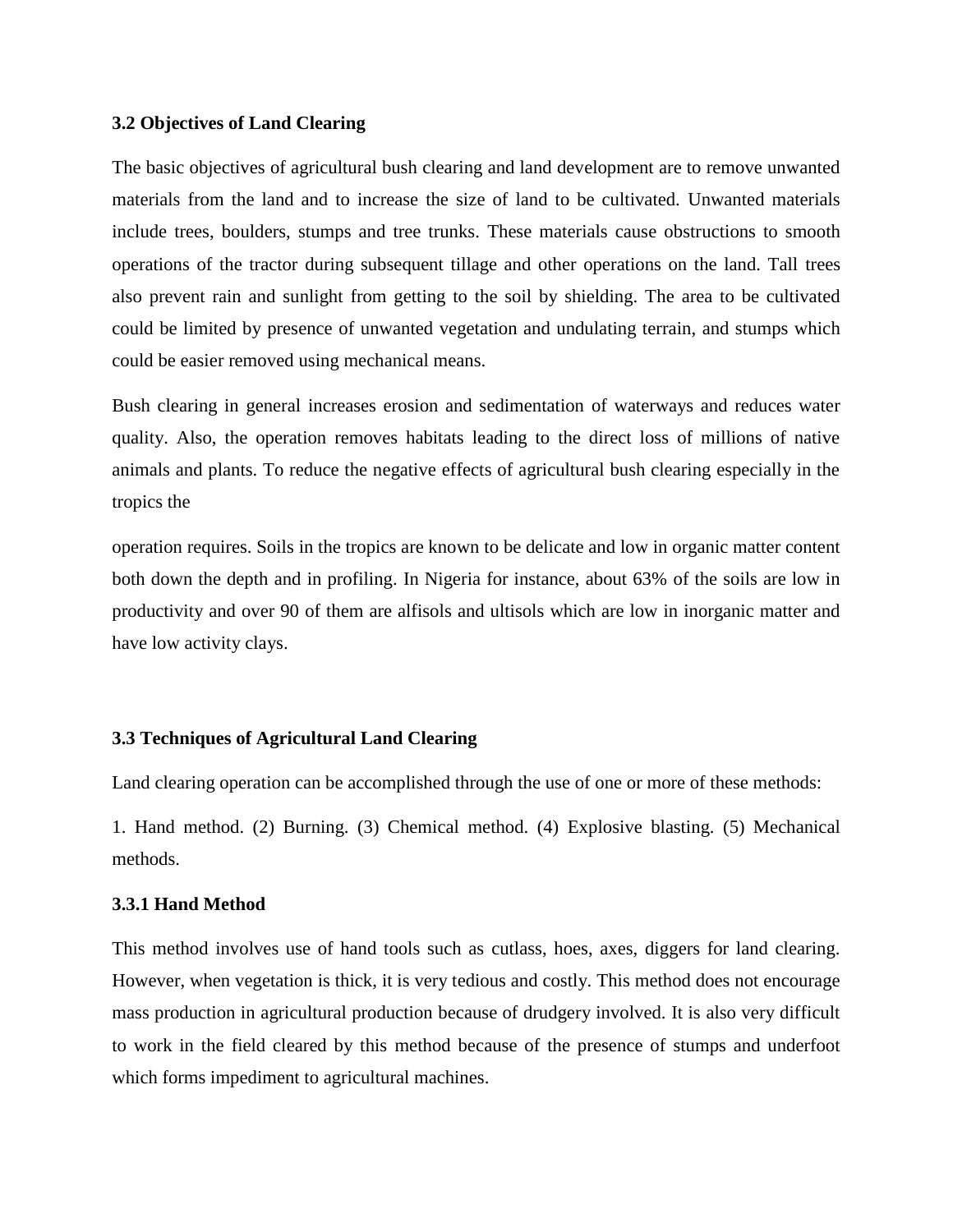## **3.3.2 Burning Method**

Burning method of land clearing is very common in the savanna belt of Nigeria for a variety of reasons: it clears the land for cultivation and for travel; it provides grazing at the time of the year when the grass is at its scariest; it drives game from cover thus facilitating their capture; man, appears to enjoy the sight of a good blaze especially at night. However, preliminary results indicate that this method adversely affects the soil in that the earthworm and microbial populations decrease as do the organic matter and nitrogen content and general fertility.

## **3.3.3 Chemical Method**

Stumps and regrowth can be eliminated or killed by the use of arboricides. These are artificially prepared chemicals which kill unwanted forest trees. The arboricides that contain sodium arsenite are highly poisonous and should be handled with care.

## **3.3.4 Explosive Blasting Method**

This method is employed to remove very big stumps to avoid excessive excavation of the soil. A wood auger is used to make a hold in the centre of the big stump and an appropriate quantity of dynamite is applied and remotely detonated to shatter the wood. In cases of smaller stumps, the soil auger may be used to bore hole in the soil and apply the explosive under the stump. This again shatters and removes the stump upon detonation.

#### **3.3.5 Mechanical Method**

Mechanical method is employed usually when a large area of land is required because of the cost. In this method of land clearing, various mechanical equipment are used, some of which are listed in Table 1. Some of the procedures for mechanical land clearing are: surveying, knockdown of trees, windrowing, burning and removal of debris, and pioneer ploughing. Survey helps to determine the size of tractor, the type and size of matched equipment, and the clearing method to be used. Two main operations are involved in mechanical land clearing: knockdown and windrowing, and removal of debris. The knockdown is the process of pulling or pushing down of the trees. Various mechanical tools are employed for the process which are: bulldozer blade, the rolling chopper, the anchor chain, and the winching cable.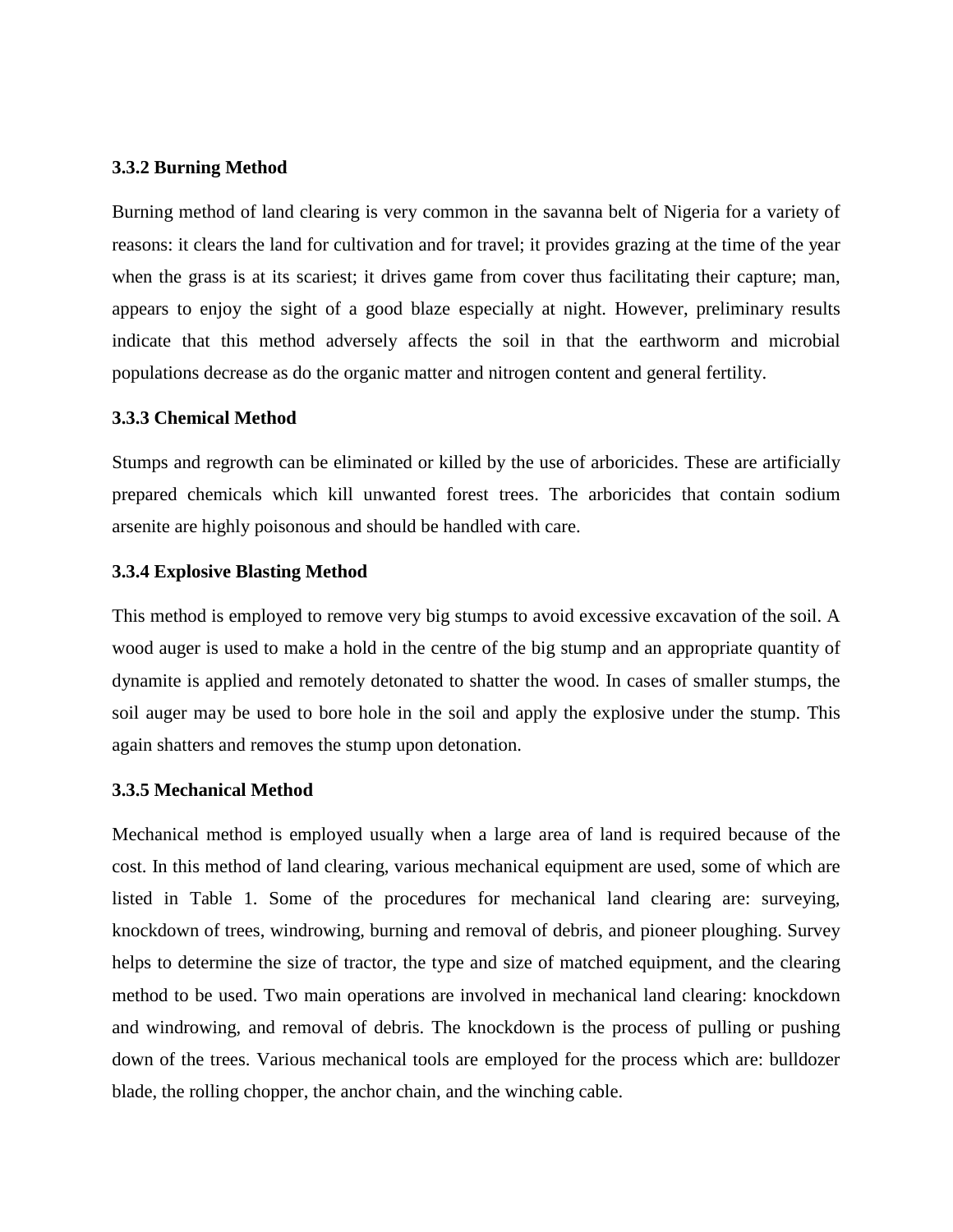## **3.4 Vegetational Zones of Nigeria**

The vegetation of a place in Nigeria is determined by various factors such as the length of the rainy season, the total precipitation, as well as the temperature of the area. Thus, Nigeria has two major vegetation divisions: -

1. Forests to the South, 2. Savannas to the North

But it is often difficult to delimit where a forest becomes savanna. The vegetation zones of Nigeria are shown in Fig. 1. Within the general definition of forest, various types have developed in response to different environmental factors. At about 1200 m, temperature and other climatic factors account for the presence of montane forest which due to the scarcity of high ground, is very

rare in Nigeria. Where the soil is waterlogged for at least a part of the year, swamp forest may occur due to edaphic factor of high soil moisture. There are two types of swamp forest: brackishwater or mangrove swamp forest which extends along much of Nigerian coast especially where

there are well-developed tidal lagoons and rivers; and Fresh-water swamp forest which occurs inland from much of the mangrove forest and in the coastal reaches of the larger rivers. This type of swamp is in abundant in the delta of the River Niger.

## **3.4.1 Swamp Forests**

These areas permanently occupy the brackish and tidal waters which are clad mainly with mangrove vegetation. Raphia palms are common and other forest trees.

## **3.4.2 Fresh water Swamp Forests**

Fresh water swamp forests occupy the annually flooded areas of the river-bank areas and creeks. The soil is blue-black mangrove clay and alluvial usually swampy and unsuitable for agriculture, but mangrove trees provide pit-props, fuel, and tannin.

## **3.4.3 Rain Forest**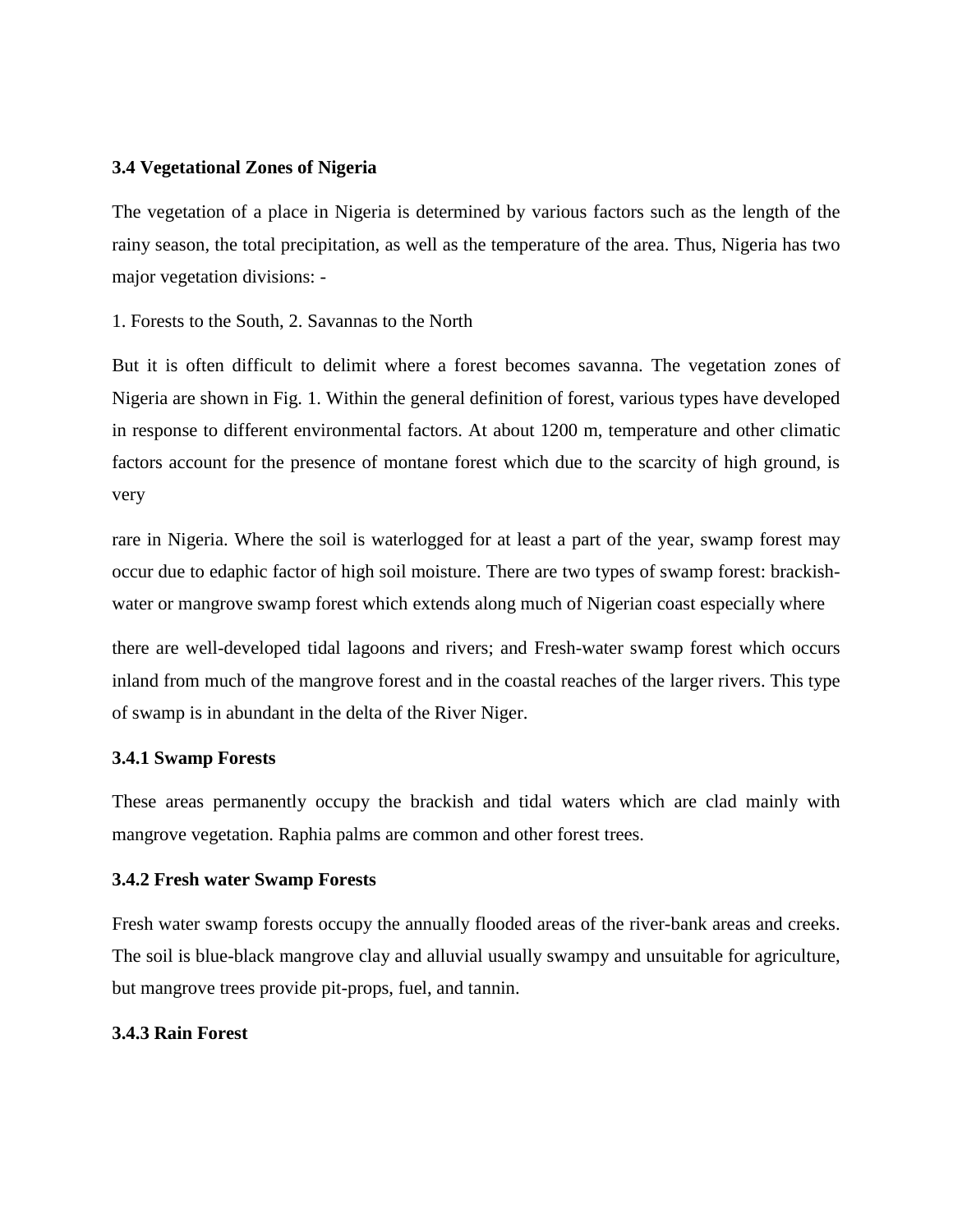Rain forests consist of big trees, and provide the bulk of the exploitable timber. The chief centres are Benin, Ondo, and Calabar. Lands of the rainforests are the farming areas of the South, producing root-crops for food, and cocoa, palm-oil produce, and kola nuts.

## **3.4.4 The Savannas**

In the widest sense, the savanna zone includes the grass plains interspersed with trees. There are different

# **Types of savanna**

# **3.4.4.1 The Guinea Savanna**

Nearest to the high forest is the Guinea Savanna. It has limited visibility, an outcome of closely packed grass with trees. The annual firing of lands changes the dry season scenery to that of scorched, scattered, leafless stems standing on ash coated fallow lands.

# **3.4.4.2 The Sudan Savanna**

It has shorter grass and medium-sized trees, usually acacias, dum and fan-palms, and shear butter trees. The loose sandy soils which characterize the zone in Sokoto, Katsina, and Kano provinces are farmed for groundnuts and millets, while the loamy soil of Zaria is ideal for guinea corn and millet. Cows have good areas for grazing also.

# **3.4.4.3 The Sahel Savanna**

Farther North has poorer grass, fewer and more drought-resistant woody plants. This vegetation should be distinguished from the almost treeless grass in the more clayey and impervious parts of Bornu.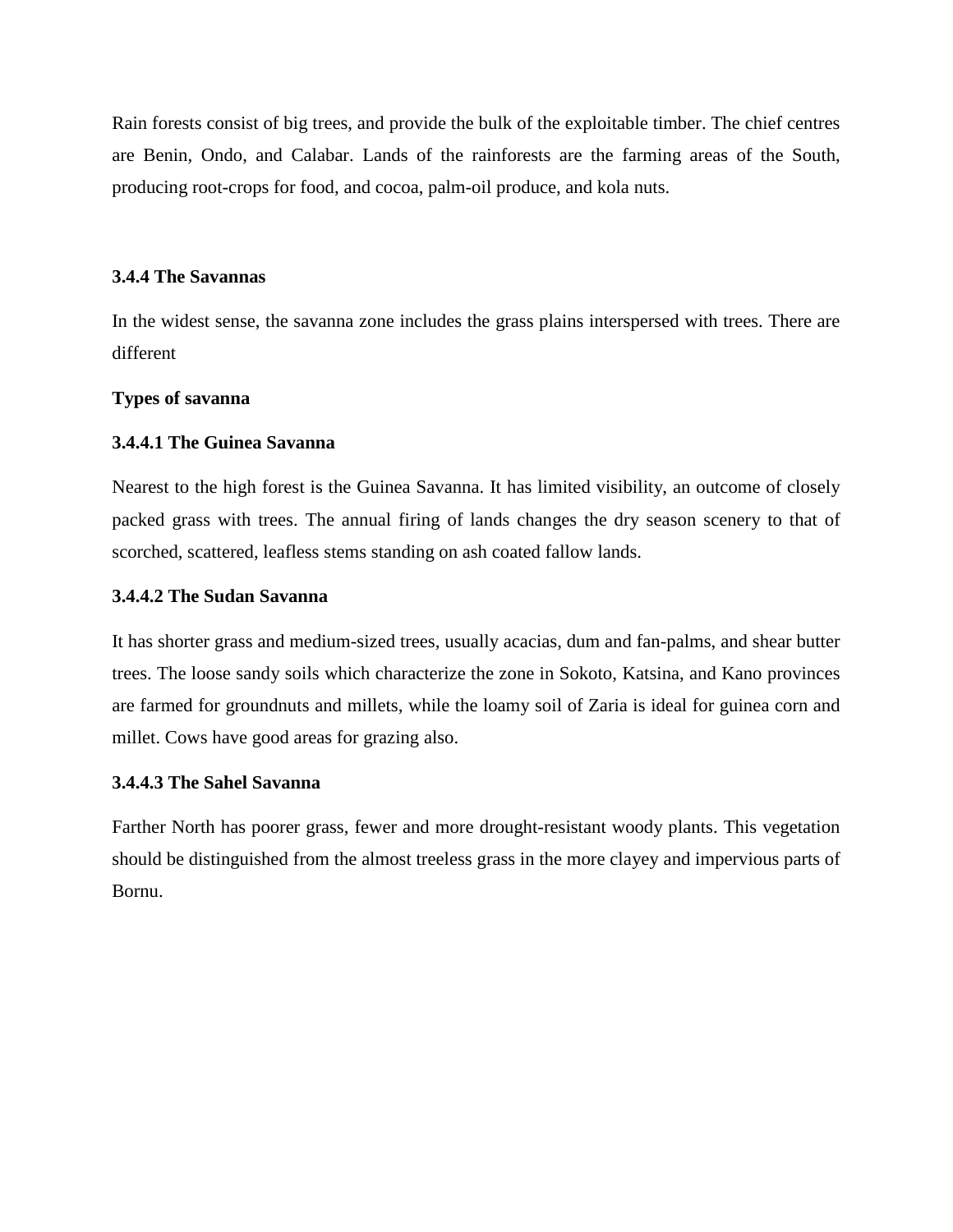| <b>Vegetation</b>  | <b>Clearing</b> | Power Unit                   | <b>Equipment:</b>    |               | <b>Remarks</b> |
|--------------------|-----------------|------------------------------|----------------------|---------------|----------------|
| Zone               | <b>Method</b>   | (Crawler                     |                      |               |                |
|                    |                 | <b>Tractor</b> )             | Knockdown            | <b>Raking</b> |                |
| Mangrove           | Single tractor  | <b>KW</b><br>90<br><b>or</b> | Bulldozer            | Rake          | Rake Lighter   |
|                    | knockdown       | more                         | blade<br>Tree        |               | units<br>power |
|                    |                 | depending on                 | pusher,              |               | will aid       |
|                    |                 | tree diameter                | Clearing             |               | transportation |
|                    |                 |                              |                      |               | and traction   |
|                    |                 |                              |                      |               |                |
| Tropical           | Single tractor  | 200 KW and                   | Bulldozer            | Rake,         | <b>Tractor</b> |
| <b>Rain Forest</b> | knockdown       | above                        | <b>Tree</b><br>blade | shearing      | with<br>armed  |
|                    |                 |                              | pusher,              | blade         | shearing       |
|                    |                 |                              | Shearing             |               | blade will aid |
|                    |                 |                              | <b>Blade</b>         |               | in<br>cutting  |
|                    |                 |                              |                      |               | where          |
|                    |                 |                              |                      |               | necessary      |
|                    |                 |                              |                      |               |                |
| Deciduous          | Single tractor  | 134 KW<br><b>or</b>          | Bulldozer            | Rake,         | In developing  |
| Forest             | Knockdown       | less                         | Tree<br>blade        | shearing      | secondary      |
| (Derived           |                 | depending on                 | pusher,              | blade         | forest,        |
| Savanna)           |                 | tree diameter                | Clearing             |               | chaining can   |
|                    |                 |                              | Rake                 |               | possible<br>be |
|                    |                 |                              |                      |               | and is         |
|                    |                 |                              |                      |               | economical     |

**Table 1**: Mechanical land clearing methods and equipment for different vegetation zones in Nigeria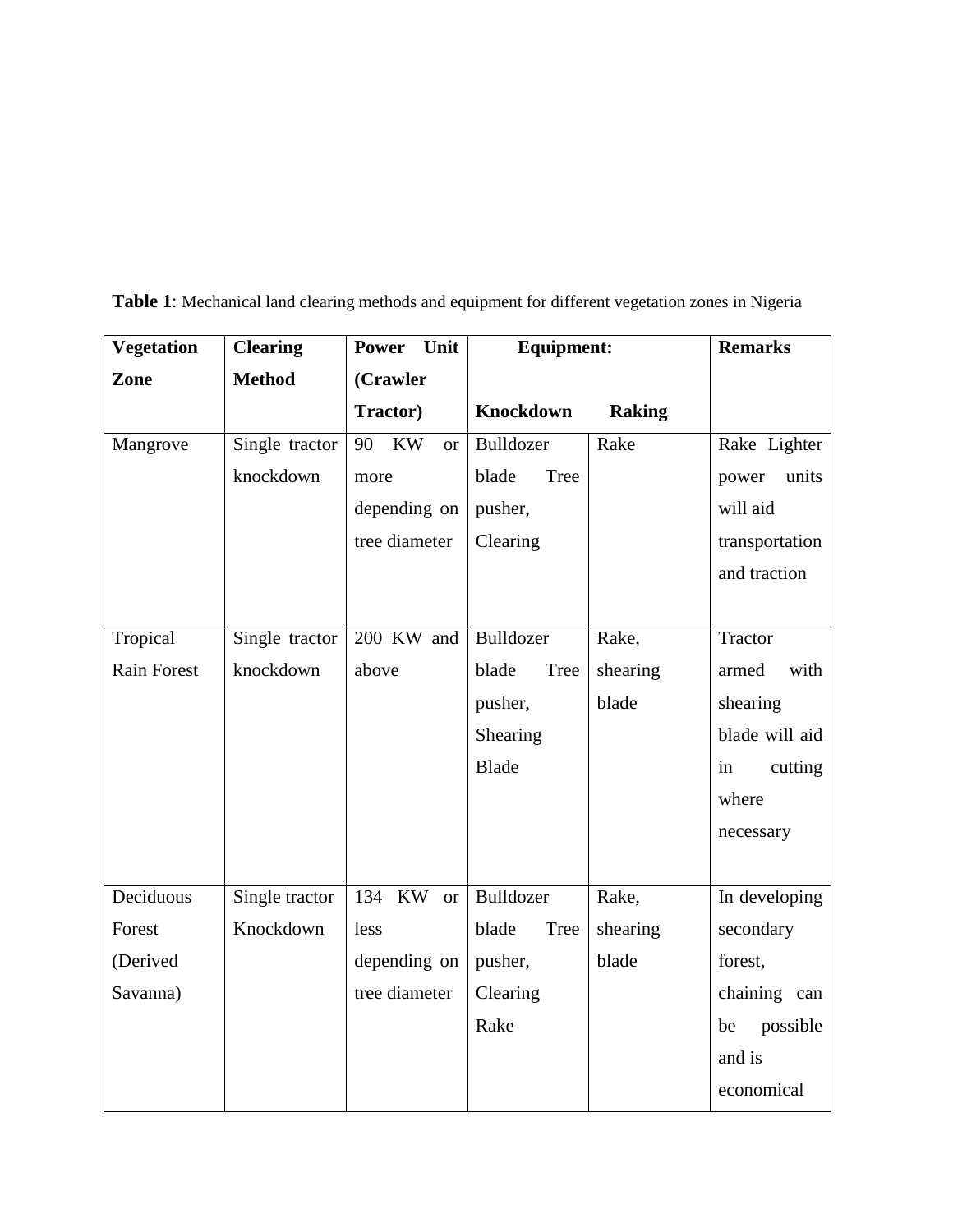|         |                |                                           |               |          | when the area  |
|---------|----------------|-------------------------------------------|---------------|----------|----------------|
|         |                |                                           |               |          | is             |
|         |                |                                           |               |          | large.         |
|         |                |                                           |               |          |                |
| Guinea  | Single<br>1.   | Above<br>90                               | Bulldozer,    | Rake,    | For areas of   |
| Savanna | tractor        | <b>KW</b>                                 | Tree          | shearing | 40 ha or less  |
|         | knockdown      |                                           | pusher,       | blade    | For large area |
|         | Chain<br>2.    | Two Crawler                               | Clearing      |          | with average   |
|         | knockdown      | tractors of                               | Rake 5<br>cm  |          | tree           |
|         |                | 134 KW<br><b>or</b>                       | link dia      |          | diameter less  |
|         |                | more                                      | anchor chain  |          | than $45$ cm,  |
|         |                |                                           | 92 m or       |          | tree           |
|         |                |                                           | longer        |          | population     |
|         |                |                                           |               |          | than<br>less   |
|         |                |                                           |               |          | 2,500/ha       |
|         |                |                                           |               |          |                |
| Sudan   | Single<br>1.   | About<br>65                               | Bulldozer,    | Rake,    | Average tree   |
| Savanna | tractor        | <b>KW</b>                                 | tree          | shearing | diameter       |
|         | knockdown      | crawler<br>$\overline{2}$                 | pusher        | blade    | slightly       |
|         | 2.<br>Chain    | of<br>tractors                            | 5 cm link dia | Root     | above 10 cm.   |
|         | knockdown      | about                                     | anchor        | rake     |                |
|         | 3.<br>Chopping | 134 KW                                    | chain 92 m or |          |                |
|         | or root        | KW<br>65<br><b>or</b>                     | more          |          |                |
|         | ploughing      | less                                      | Rolling       |          |                |
|         |                |                                           | chopper       |          |                |
|         |                |                                           |               |          |                |
| Sahel   | Chopping<br>1. | $\mathbf{K}\mathbf{W}$<br>65<br><b>or</b> | Rolling       | Root     | Average tree   |
| Savanna | disking<br>and | less                                      | chopper       | rake     | diameter does  |
|         | or root        |                                           |               |          | not            |
|         | ploughing      |                                           |               |          | 7.5<br>exceed  |
|         | 2. Disking or  |                                           | Rolling       | Root     | $cm - 10$ cm   |